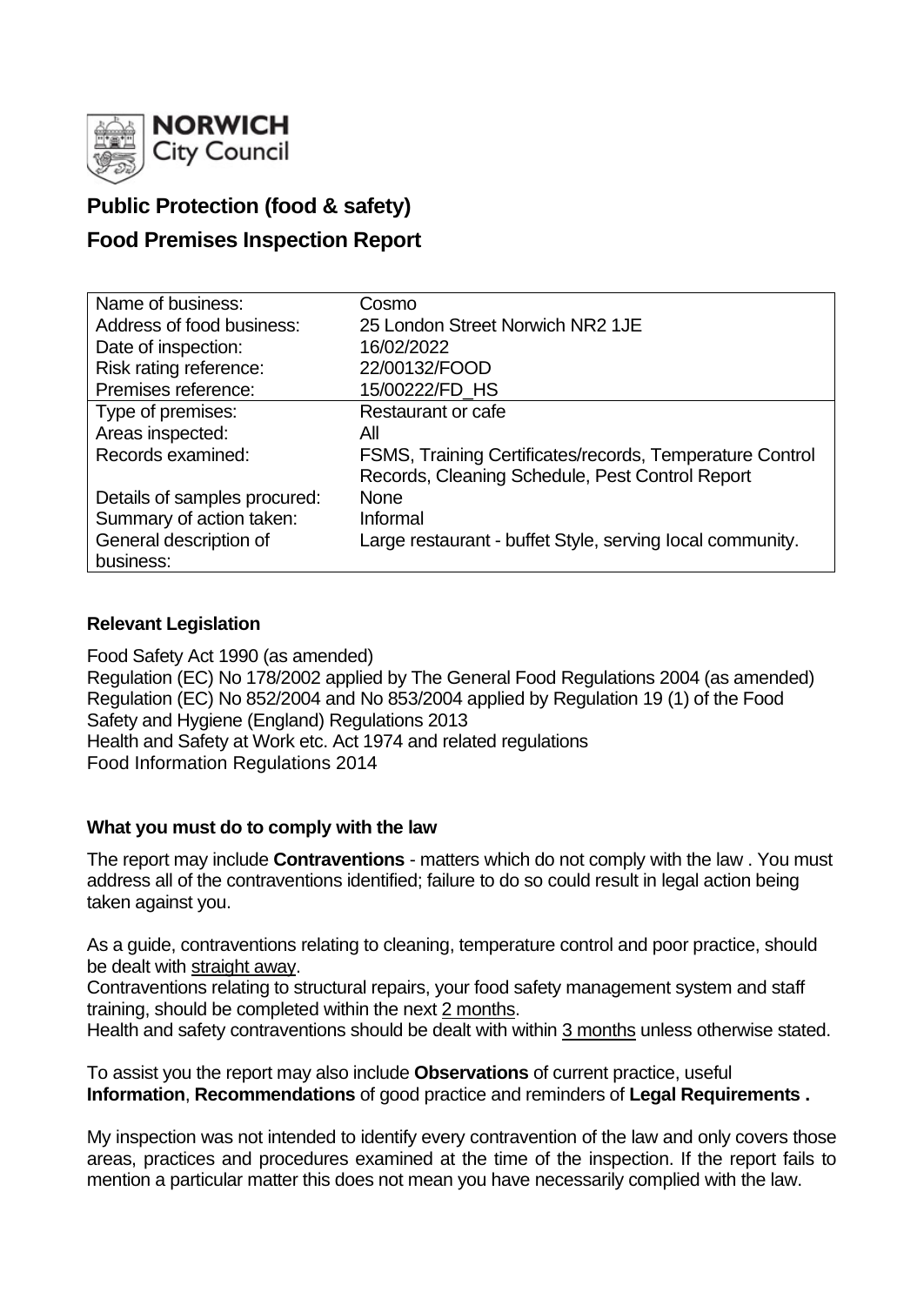# **FOOD SAFETY**

# **How we calculate your Food Hygiene Rating:**

The food safety section has been divided into the three areas which you are scored against for the hygiene rating: 1. food hygiene and safety procedures, 2. structural requirements and 3. confidence in management/control procedures. Each section begins with a summary of what was observed and the score you have been given. Details of how these scores combine to produce your overall food hygiene rating are shown in the table.

| <b>Compliance Area</b>                     |          |    |           | <b>You Score</b> |               |    |           |    |                          |  |  |
|--------------------------------------------|----------|----|-----------|------------------|---------------|----|-----------|----|--------------------------|--|--|
| <b>Food Hygiene and Safety</b>             |          |    |           | 0                | 5             | 10 | 15        | 20 | 25                       |  |  |
| <b>Structure and Cleaning</b>              |          |    |           | 0                | 5.            | 10 | 15        | 20 | 25                       |  |  |
| Confidence in management & control systems |          |    | $\bf{0}$  | 5.               | 10            | 15 | 20        | 30 |                          |  |  |
|                                            |          |    |           |                  |               |    |           |    |                          |  |  |
| <b>Your Total score</b>                    | $0 - 15$ | 20 | $25 - 30$ |                  | $35 - 40$     |    | $45 - 50$ |    | > 50                     |  |  |
| <b>Your Worst score</b>                    | 5        | 10 | 10        |                  | 15            |    | 20        |    | $\overline{\phantom{a}}$ |  |  |
|                                            |          |    |           |                  |               |    |           |    |                          |  |  |
| <b>Your Rating is</b>                      | 5        | 4  |           | 3                | $\mathcal{P}$ |    |           |    | $\overline{0}$           |  |  |

Your Food Hygiene Rating is 5 - a very good standard

000005

# **1. Food Hygiene and Safety**

Food Hygiene standards are excellent. You demonstrated full compliance with legal requirements. You have safe food handling practices and procedures and all the necessary control measures to prevent cross-contamination are in place. **(Score 0)**

# Contamination risks

**Observation** I was pleased to see you were able to demonstrate effective controls to prevent cross-contamination.

#### Hand-washing

**Observation I** was pleased to see handwashing was well managed.

#### Personal Hygiene

**Observation** I was pleased to see that standards of personal hygiene were high.

Temperature Control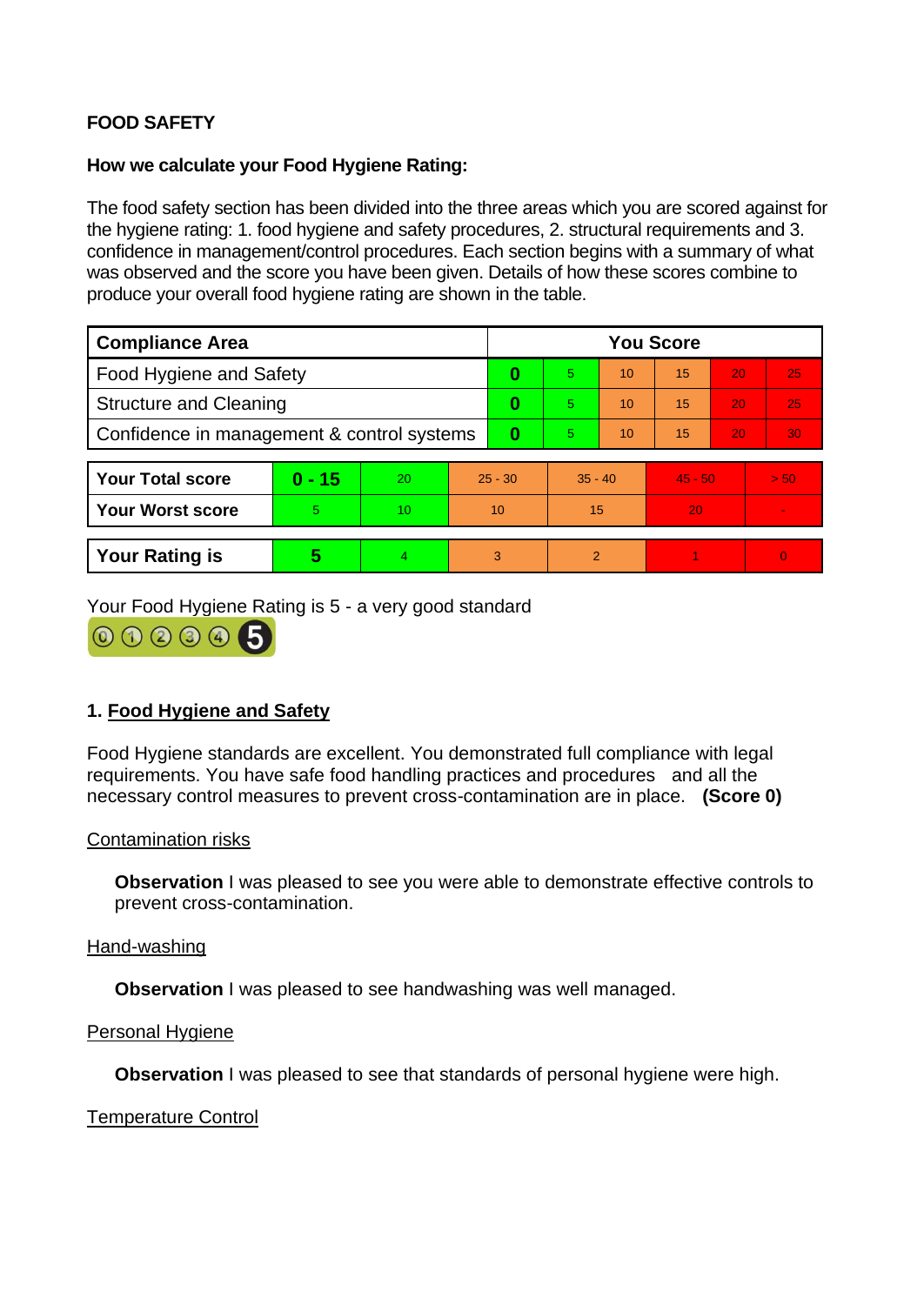**Observation** I was pleased to see you were able to limit bacterial growth and/or survival by applying appropriate temperature controls at points critical to food safety and that you were monitoring temperatures.

# **2. Structure and Cleaning**

The structure facilities and standard of cleaning and maintenance are all excellent and you demonstrated full compliance with the law. There is evidence of effective pest control and procedures are in place to rectify any problems as they arise. There is good provision for waste disposal. **(Score 0)**

#### Cleaning of Structure

**Observation** The kitchen had been well maintained and the standard of cleaning was good.

# Cleaning Chemicals / Materials / Equipment and Methods

**Observation I** was pleased to see that the premises was kept clean and that your cleaning materials, methods and equipment were able to minimise the spread of harmful bacteria between surfaces.

#### **3. Confidence in Management**

A food safety management system is in place and you comply fully with the law. Hazards to food are understood properly controlled managed and reviewed. Your records are appropriate and being maintained. All your staff are suitably supervised and trained. You have a very good track record. **(Score 0)**

#### Type of Food Safety Management System Required

**Observation** Your SFBB/food safety management system was in place and working well. I was confident you had effective control over hazards to food.

**Observation** You were date labelling perishable foods appropriately and could demonstrate effective control over food spoilage organisms.

**Observation** You had colour-coded equipment and effective separation between raw and ready-to-eat food at all stages in your operation.

**Observation** You were monitoring (and recording) the temperatures of your fridges and freezers as well as the temperature of cooked/hot-held food and could demonstrate effective systems for controlling bacterial growth and survival.

#### **Traceability**

**Observation** Your records were such that food could easily be traced back to its supplier.